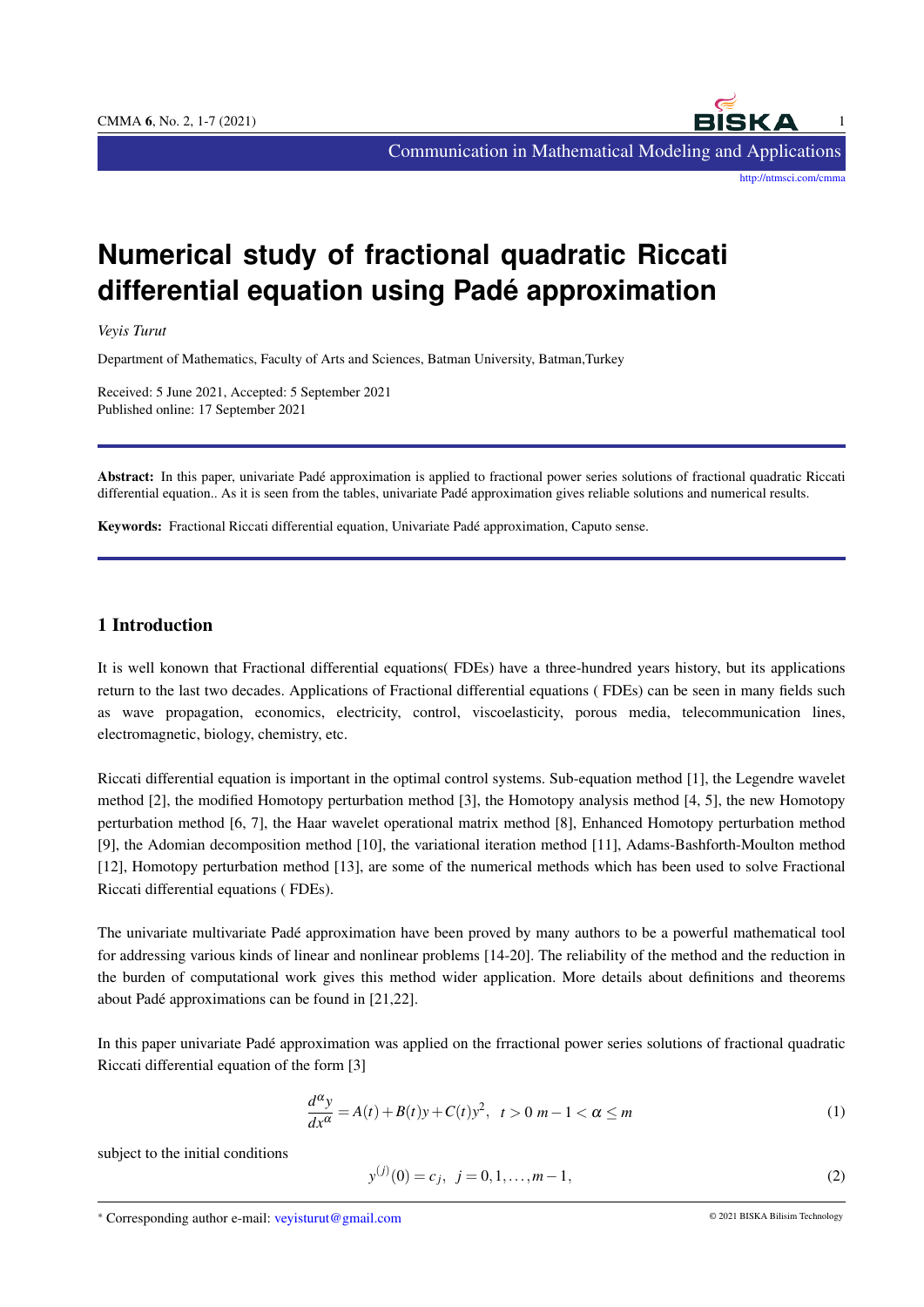where where  $A(t)$ ,  $B(t)$  and  $C(t)$  are given functions,  $c_j$ ,  $j = 0,1,...,m$ , are arbitrary constants and  $\alpha$  is a parameter describing the order of the fractional derivative [3].

The paper is organized as follows. We began by introducing some part of modified homotopy perturbation method (MHPM) that constructed and used by Odibat and Momani [3] in section 2. Then the univariate Pade approximation is ´ presented which are required for establishing our results in section 3. In Section 4 the applications of the Padé approximation are presented to construct approximate solutions to fractional quadratic Riccati differential equations with initial conditions. In Section 4 two examples present to demonstrate the efficiency of the method. Concluding remarks are given in the last section.

#### 2 The modified homotopy perturbation method (MHPM)

In this section, the algorithm of the new modification of the homotopy perturbation method that constructed by Odibat and Momani in [3] is presented . To illustrate the basic ideas of the new modification, Odibat and Momani in [3] considered the following nonlinear differential equation of fractional order:

$$
D_{*}^{\alpha}u(t) + L(u(t)) + N(u(t)) = f(t), \quad t > 0, \ m - 1 < \alpha \leq m,
$$
\n(3)

where *L* is a linear operator which might include other fractional derivatives of order less than  $\alpha$ , *N* is a nonlinear operator which also might include other fractional derivatives of order less than  $\alpha$ ,  $f$  is a known analytic function and  $D_*^{\alpha}$  is the Caputo fractional derivative of order a, subject to the initial conditions

$$
u^{k}(0) = c_{k}, \ k = 0, 1, 2, \dots, m - 1.
$$
\n<sup>(4)</sup>

Odibat and Momani in [3] constructed the following equations by using the definitions and theorems of the homotopy perturbation method:

$$
u = u_0 + pu_1 + p^2 u_2 + p^3 u_3 + \cdots
$$
 (5)

$$
L(u_0 + pu_1 + p^2 u_2 + \cdots) = L_0(u_0) + pL_1(u_0, u_1) + p^2 L_2(u_0, u_1, u_2) + \cdots
$$
\n(6)

$$
N(u_0 + pu_1 + p^2 u_2 + \cdots) = N_0(u_0) + pN_1(u_0, u_1) + p^2 N_2(u_0, u_1, u_2) + \cdots
$$
\n(7)

More details about the construction of above equations can be seen in [3].

## 3 Univariate Pade approximation ´

Consider a formal power series

<span id="page-1-0"></span>
$$
f(x) = c_0 + c_1 c + c_2 x^2 + \cdots
$$
 (8)

with  $(c_0 \neq 0)$  [21]. The Padé approximation problem of order  $(m, n)$  or  $[m, n]$  for *f* consists in finding polynomials

$$
p(x) = \sum_{i=0}^{i} a_2 x^i, \ q(x) = \sum_{i=0}^{a} b_2 x^{\frac{z}{x}}
$$
 (9)

<sup>© 2021</sup> BISKA Bilisim Technology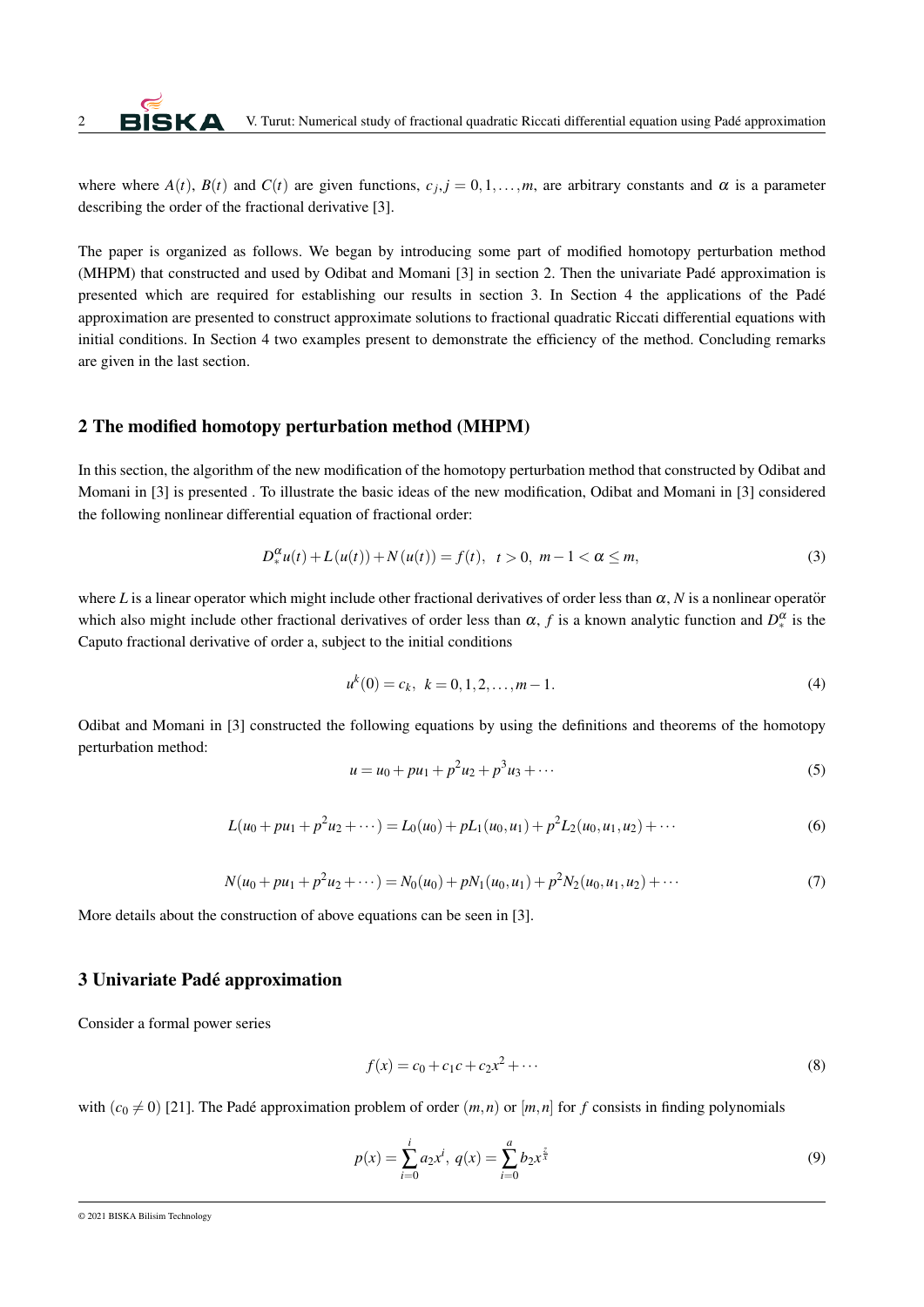such that in the power series  $(f - p)(x)$  [21]. To find the coefficients we get following linear systems of equations

<span id="page-2-1"></span><span id="page-2-0"></span>
$$
\begin{cases}\nc_0b_0 = 0 \\
c_1b_0 + c_0b_1 = a_1 \\
\vdots \\
c_mb_0 + c_{m-1}b_1 + \dots + c_{m-n}b_n = a_m\n\end{cases}
$$
\n(10)\n
$$
\begin{cases}\nc_{m+1}b_0 + c_mb_1 + \dots + c_{m-n+1}b_n = a_m \\
\vdots \\
c_{m+n}b_0 + c_{m-n+1}b_1 + \dots + c_mb_n = 0\n\end{cases}
$$
\n(11)

with  $c_i = 0$  for  $i < 0$  [21].

In general a solution for the coefficients  $a_i$  is known after substitution of a solution for the  $b_i$  in the left hand side of [\(10\)](#page-2-0). So the crucial point is to solve the homogeneous system of *n* equations [\(11\)](#page-2-1) in the  $n+1$  unknowns  $b_i$ . This system has at least one nontrivial solution because one of the unknowns can be chosen freely [21].

In short, by solving the equations [\(10\)](#page-2-0) and [\(11\)](#page-2-1) the coefficients  $a_i$  and  $b_i$  are found. Then the Padé equations ([9\)](#page-1-0) are found . After finding these polynomials we get The Padé approximation of order  $(m, n)$  or  $[m, n]$  for *f*.

# 4 Applications and results

In this section univariate Pade series solutions of fractional Riccati differential equations with initial conditions shall be ´ illustrated by two examples. The full modified homotopy perturbation method solutions of examples can be seen in [3].

*Example 1.* Consider the following fractional Riccati equation [3]:

<span id="page-2-2"></span>
$$
\frac{d^{\alpha}u}{dt^{\alpha}} = -u^2(t) + 1, \ t > 0,
$$
\n(12)

where  $0 < \alpha \leq 1$  subject to the initial condition

<span id="page-2-3"></span>
$$
u(0) = 0.\t(13)
$$

The exact solution for equation [\(12\)](#page-2-2) is given as  $u_1(t) = \frac{e^{2t}-1}{e^{2t}+1}$  $\frac{e^{2t}-1}{e^{2t}+1}$  in [3]. Odibat and Momani obtained following solution in [3] by applying modified homotopy perturbation method on [\(9\)](#page-1-0) and [\(10\)](#page-2-0)

$$
u_{1}(t) = 4t - \frac{10t^{3}}{3} + \frac{4t^{5}}{5} - \frac{17t^{7}}{315} - 6\frac{t^{2-\alpha}}{\Gamma(3-\alpha)} + \left[\frac{6}{\Gamma(3-\alpha)} + \frac{6}{\Gamma(4-\alpha)} + \frac{4\Gamma(5-\alpha)}{\Gamma(4-\alpha)^{2}}\right] \frac{\Gamma(4-\alpha)}{\Gamma(5-\alpha)}t^{4-\alpha}
$$
  

$$
- \left[\frac{2}{3\Gamma(3-\alpha)} + \frac{4}{\Gamma(4-\alpha)} + \frac{16}{\Gamma(6-\alpha)}\right] \frac{\Gamma(6-\alpha)}{\Gamma(7-\alpha)}t^{6-\alpha}
$$
  

$$
- \left[\frac{1}{\Gamma(3-\alpha)^{2}} + \frac{2}{\Gamma(4-2\alpha)} + \frac{2\Gamma(5-\alpha)}{\Gamma(4-\alpha)\Gamma(5-2\alpha)}\right] \frac{\Gamma(5-2\alpha)}{\Gamma(6-2\alpha)}t^{5-2\alpha} + 4\frac{t^{3-2\alpha}}{\Gamma(4-2\alpha)} - \frac{t^{4-3\alpha}}{\Gamma(5-3\alpha)}
$$
(14)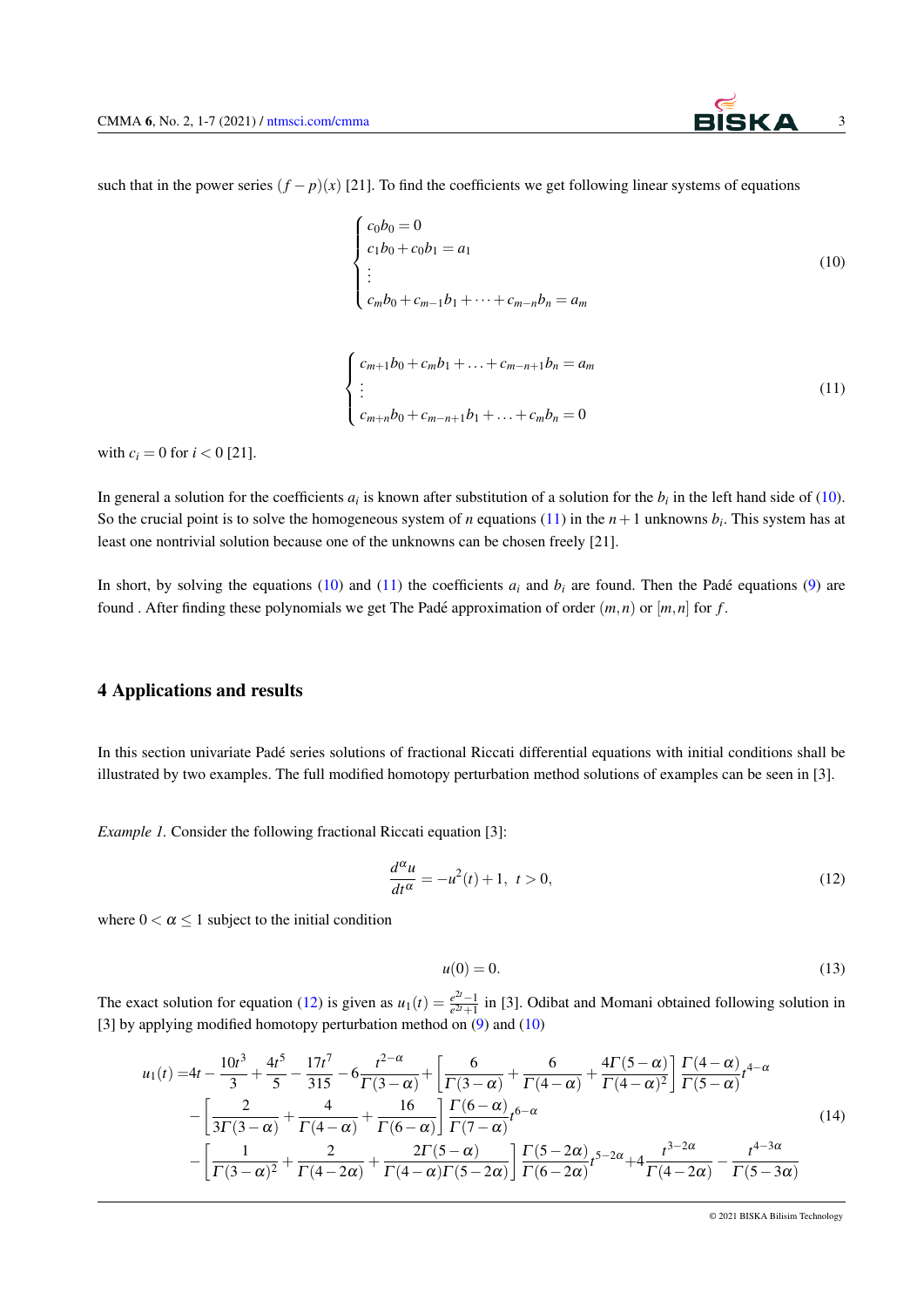|       | $r_{3,3}(t)$   | $r_{2,2}(t)$   | $r_{2,4}(t)$   | $u_1(t)$       |
|-------|----------------|----------------|----------------|----------------|
| 0.001 | 0.009995666679 | 0.009995668547 | 0.009995666689 | 0.009999666667 |
| 0.002 | 0.01996533376  | 0.01996539332  | 0.01996533387  | 0.01999733367  |
| 0.003 | 0.02988300325  | 0.02988345453  | 0.02988300499  | 0.02999100345  |
| 0.004 | 0.03972268031  | 0.03972457628  | 0.03972269338  | 0.03997868046  |
| 0.005 | 0.04945837500  | 0.04946413852  | 0.04945843699  | 0.04995837492  |
| 0.006 | 0.05906410368  | 0.05907837731  | 0.05906432470  | 0.05992810372  |
| 0.007 | 0.06851389074  | 0.06854457031  | 0.06851453728  | 0.06988589038  |
| 0.008 | 0.07778177016  | 0.07784120397  | 0.07778340559  | 0.07778176911  |
| 0.009 | 0.08684178710  | 0.08694812095  | 0.08684548857  | 0.08975778470  |
| 0.1   | 0.09566799962  | 0.09584664540  | 0.09567567230  | 0.09966799456  |

**Table 1:** Numerical Values for exact solution  $u_1(t)$  and padé approximations of  $u_1(t)$  for  $\alpha = 1$ .

**Table 2:** Numerical Values for exact solution  $u_1(t)$  and padé approximations of  $u_1(t)$  for  $\alpha = 1$ .

|       | $r_{5,2}(t)$   | $r_{4,2}(t)$   | $r_{3,4}(t)$   | $u_1(t)$       |
|-------|----------------|----------------|----------------|----------------|
| 0.001 | 0.009995666682 | 0.009995666676 | 0.009995666683 | 0.009999666667 |
| 0.002 | 0.01996533375  | 0.01996533377  | 0.01996533376  | 0.01999733367  |
| 0.003 | 0.02988300323  | 0.02988300324  | 0.02988300324  | 0.02999100345  |
| 0.004 | 0.03972268032  | 0.03972268034  | 0.03972268035  | 0.03997868046  |
| 0.005 | 0.04945837494  | 0.04945837498  | 0.04945837492  | 0.04995837492  |
| 0.006 | 0.05906410352  | 0.05906410366  | 0.05906410351  | 0.05992810372  |
| 0.007 | 0.06851389034  | 0.06851389072  | 0.06851389029  | 0.06988589038  |
| 0.008 | 0.07778176912  | 0.07778177014  | 0.07778176913  | 0.07778176911  |
| 0.009 | 0.08684178478  | 0.08684178716  | 0.08684178470  | 0.08975778470  |
| 0.1   | 0.09566799463  | 0.09566799959  | 0.09566799458  | 0.09966799456  |

By applying equations [\(10\)](#page-2-0) and [\(11\)](#page-2-1) to put equation [\(14\)](#page-2-3) into Padé series, following Padé equations respectively  $r_{3,3}(t)$ ,  $r_{2,2}(t)$ ,  $r_{2,4}(t)$ ,  $r_{5,2}(t)$ ,  $r_{4,2}(t)$  and  $r_{3,4}(t)$  were obtained for  $\alpha = 1$  and different values of *m* and *n*;

$$
r_{3,3}(t) = \frac{t - 4.3025641042t^3}{1.000000000 + 0.03076923075t^2}
$$
\n
$$
(15)
$$

$$
r_{2,2}(t) = \frac{1.000000000t}{1.0000000000} + 4.333333332t^2
$$
\n
$$
1.000000000t
$$
\n(16)

$$
r_{2,4}(t) = \frac{1.00000000t}{1 + 4.333333333t^2 + 18.6444444t^4}
$$
\n
$$
t - 3.928571428t^3 - 1.620634923t^5
$$
\n(12)

$$
r_{5,2}(t) = \frac{t - 3.928571428t^3 - 1.620634923t^5}{1.0000000000 + 0.4047619052t^2}
$$
\n
$$
(18)
$$

$$
r_{4,2}(t) = \frac{0.9999999997t - 4.302564101t^3}{0.99999999997 + 0.03076923073t^2}
$$
\n
$$
(19)
$$

$$
r_{3,4}(t) = \frac{t - 4.305238660t^3}{1 + 0.02809467050t^2 - 0.01158976104t^4}
$$
(20)

*Example 2.* Consider the following fractional Riccati equation [3]:

<span id="page-3-1"></span>
$$
\frac{d^{\alpha}u}{dt^{\alpha}} = 2u(t) - u^2(t) + 1, \ t > 0,
$$
\n(21)

where  $0 < \alpha \leq 1$  subject to the initial condition

<span id="page-3-0"></span>
$$
u(0) = 0.\t(22)
$$

<sup>© 2021</sup> BISKA Bilisim Technology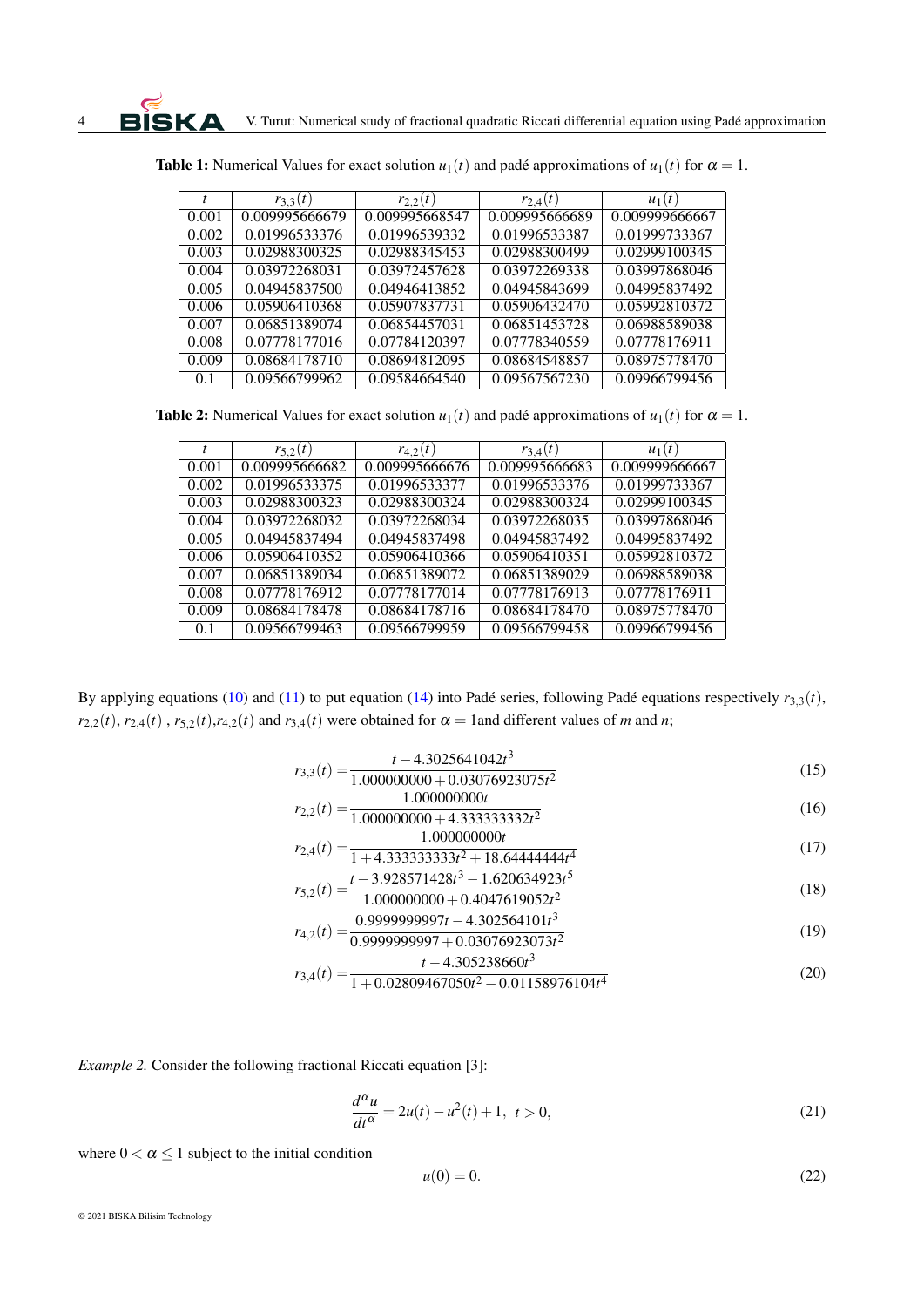<span id="page-4-0"></span>

| <b>Table 3:</b> Numerical Values for exact solution $u_2(t)$ and padé approximations of $u_2(t)$ for $\alpha = 1$ . |  |
|---------------------------------------------------------------------------------------------------------------------|--|
|---------------------------------------------------------------------------------------------------------------------|--|

|       | $r_{3,2}(t)$  | $r_{2,2}(t)$  | $r_{4,1}(t)$  | $u_2(t)$     |
|-------|---------------|---------------|---------------|--------------|
| 0.001 | 0.01010032327 | 0.01010032307 | 0.01010032327 | 0.0101003299 |
| 0.002 | 0.02040250481 | 0.02040249827 | 0.02040250473 | 0.0204026117 |
| 0.003 | 0.03090817612 | 0.03090812532 | 0.03090817515 | 0.0309087185 |
| 0.004 | 0.04161871586 | 0.04161849710 | 0.04161871038 | 0.0416204315 |
| 0.005 | 0.05253524444 | 0.05253456220 | 0.05253522337 | 0.0525394351 |
| 0.006 | 0.06365861941 | 0.06365688488 | 0.06365855602 | 0.0636673102 |
| 0.007 | 0.07498943171 | 0.07498560185 | 0.07498927070 | 0.0750055287 |
| 0.008 | 0.08652800277 | 0.08652037616 | 0.08652764146 | 0.0865554472 |
| 0.009 | 0.09827438236 | 0.09826034792 | 0.09827364482 | 0.0983183006 |
| 0.1   | 0.1102283475  | 0.1102040816  | 0.1102269503  | 0.1102951967 |

The exact solution for equation [\(21\)](#page-3-0) is given as  $u_2(t) = 1 +$  $\sqrt{2}$ tanh  $\left(\sqrt{2}t + \frac{1}{2}\log\left(\frac{\sqrt{2}-1}{\sqrt{2}+1}\right)\right)$  $\left(\frac{\overline{2}-1}{\overline{2}+1}\right)$  in [3]. Odibat and Momani obtained following solution in [3] by applying modified homotopy perturbation method on [\(21\)](#page-3-0) and [\(22\)](#page-3-1)

$$
u_{2}(t) = 4t + 6t^{2} - \frac{2t^{3}}{3} - 3t^{4} + \frac{t^{5}}{15} + \frac{34t^{6}}{90} - \frac{17t^{7}}{315} - \frac{6t^{2-\alpha}}{\Gamma(3-\alpha)} - \frac{16t^{3-\alpha}}{\Gamma(4-\alpha)} + \left[\frac{10}{\Gamma(3-\alpha)} + \frac{2}{\Gamma(4-\alpha)}\right] \frac{\Gamma(4-\alpha)}{\Gamma(5-\alpha)}t^{4-\alpha} + \frac{8}{\Gamma(3-\alpha)} + \frac{20}{\Gamma(4-\alpha)} + \frac{4\Gamma(4-\alpha)}{\Gamma(3-\alpha)\Gamma(5-\alpha)}\right] \frac{\Gamma(5-\alpha)}{\Gamma(6-\alpha)}t^{5-\alpha} - \left[\frac{2}{3\Gamma(3-\alpha)} + \frac{4}{\Gamma(5-\alpha)} + \frac{16}{\Gamma(6-\alpha)} + \frac{4\Gamma(4-\alpha)}{\Gamma(3-\alpha)\Gamma(5-\alpha)}\right] \frac{\Gamma(6-\alpha)}{\Gamma(7-\alpha)}t^{6-\alpha} + \frac{4t^{3-2\alpha}}{\Gamma(4-2\alpha)} + \frac{6t^{4-2\alpha}}{\Gamma(5-2\alpha)} \tag{23}
$$

$$
- \left[\frac{1}{\Gamma(3-\alpha)^{2}} + \frac{2}{\Gamma(4-2\alpha)} + \frac{2\Gamma(4-\alpha)}{\Gamma(5-2\alpha)}\right] \frac{\Gamma(5-2\alpha)}{\Gamma(6-2\alpha)}t^{5-2\alpha} - \frac{t^{4-3\alpha}}{\Gamma(5-3\alpha)} \tag{23}
$$

By applying equations  $(10)$  and  $(11)$  to put equation  $(23)$  into Padé series, following Padé equations respectively  $r_{3,2}(t)$ ,  $r_{2,2}(t)$ ,  $r_{5,2}(t)$ ,  $r_{4,1}(t)$ ,  $r_{4,3}(t)$  and  $r_{6,1}(t)$  were obtained for  $\alpha = 1$  and different values of *m* and *n*;

$$
r_{3,2}(t) = \frac{t + 0.759999996t^2 + 1.173333333t^3}{1 - 0.2400000004t + 1.0800000002}
$$
\n
$$
(24)
$$

1−0.2400000004*t* +1.080000000*t* 2 *<sup>r</sup>*2,2(*t*) = <sup>0</sup>.9999999998*<sup>t</sup>* <sup>−</sup>0.9999999983*<sup>t</sup>* 2

0.9999999998−1.999999998*t* +1.666666665*t* 2 (25)

$$
r_{4,1}(t) = \frac{t + 0.3999999999t^2 - 0.2666666671t^3 - 1.200000000t^4}{1. - 0.6000000001t}
$$
\n
$$
(26)
$$

$$
r_{5,2}(t) = \frac{t + 1.380378659t^2 + 0.8632625740t^3 - 0.7236565312t^4 - 0.9305284636t^5}{1 + 0.3803786576t + 0.1495505833t^2}
$$
(27)

$$
r_{4,3}(t) = \frac{0.9999999999t - 0.4199272075t^2 - 0.2258113443t^3 - 1.719381256t^4}{0.99999999999 - 1.419927207t + 0.8607825301t^2 - 1.106854717t^3}
$$
\n
$$
(28)
$$

$$
r_{6,1}(t) = (0.9999999999t + 1.142857143t^2 + 0.4761904758t^3 - 0.9523809522t^4 - 0.7428571429t^5
$$
\n
$$
+ 0.2920634920t^6) / (0.9999999999 + 0.1428571428t)
$$
\n(29)

## 5 Conclusion

As it is seen from the tables in two examples, it can be said that the obtained numerical results by using univariate padé approximation are very powerful and efficient. It provides us with a simple way to adjust and control the convergence region of solution series. This numerical study illustrates the validity and great potential of the Pade approximation for ´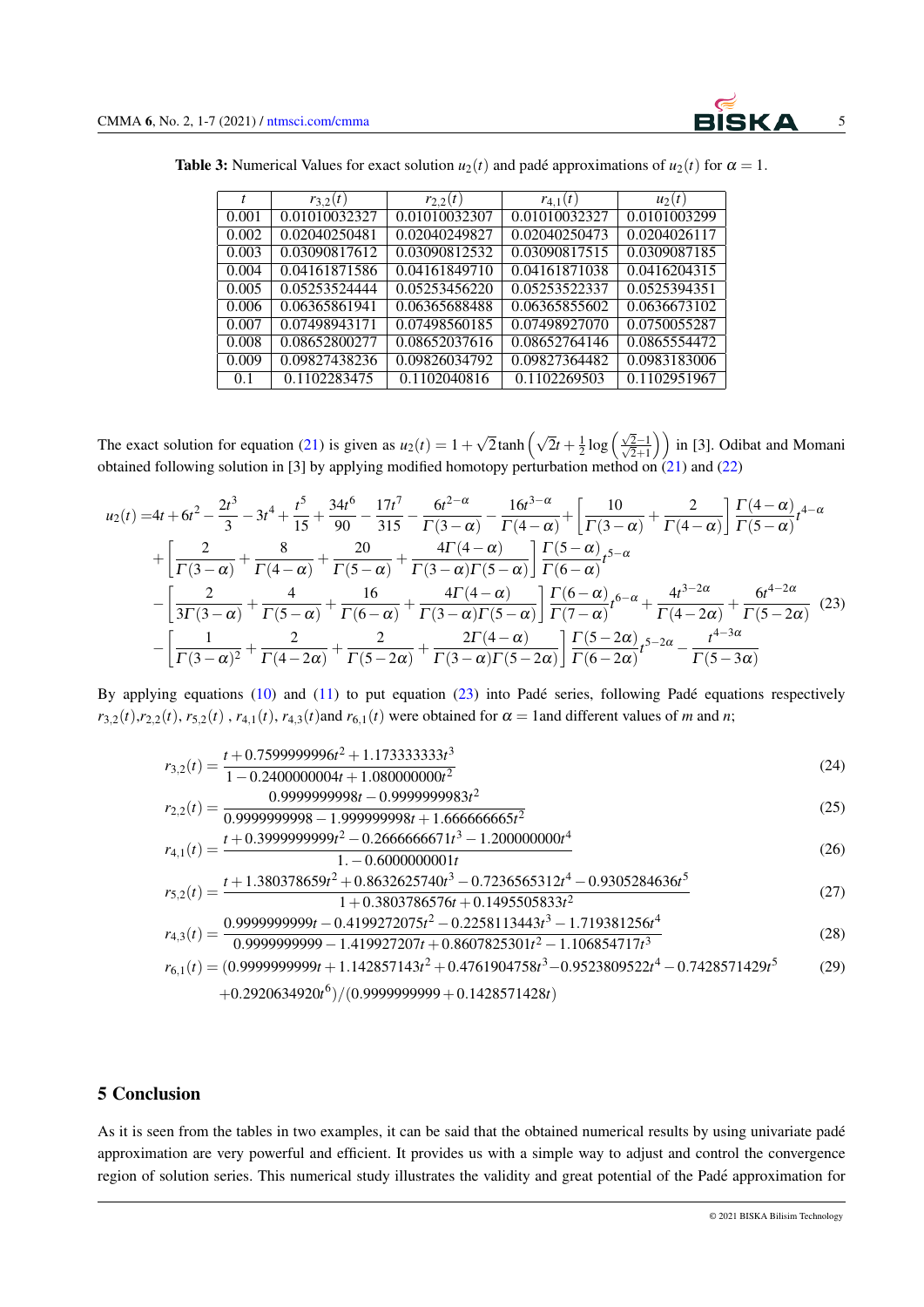|       | $r_{5,2}(t)$  | $r_{4,3}(t)$  | $r_{6,1}(t)$  | $u_2(t)$     |
|-------|---------------|---------------|---------------|--------------|
| 0.001 | 0.01010032327 | 0.01010032327 | 0.01010032328 | 0.0101003299 |
| 0.002 | 0.02040250477 | 0.02040250478 | 0.02040250477 | 0.0204026117 |
| 0.003 | 0.03090817567 | 0.03090817569 | 0.03090817570 | 0.0309087185 |
| 0.004 | 0.04161871343 | 0.04161871342 | 0.04161871342 | 0.0416204315 |
| 0.005 | 0.05253523505 | 0.05253523498 | 0.05253523504 | 0.0525394351 |
| 0.006 | 0.06365859095 | 0.06365859071 | 0.06365859093 | 0.0636673102 |
| 0.007 | 0.07498935889 | 0.07498935825 | 0.07498935890 | 0.0750055287 |
| 0.008 | 0.08652783838 | 0.08652783654 | 0.08652783852 | 0.0865554472 |
| 0.009 | 0.09827404503 | 0.09827404022 | 0.09827404526 | 0.0983183006 |
| 0.1   | 0.1102277053  | 0.1102276939  | 0.1102277058  | 0.1102951967 |

| <b>Table 4:</b> Numerical Values for exact solution $u_2(t)$ and padé approximations of $u_2(t)$ for $\alpha = 1$ . |  |
|---------------------------------------------------------------------------------------------------------------------|--|
|---------------------------------------------------------------------------------------------------------------------|--|

fractional Riccati differential equations. The basic ideas of this approach can be further employed to solve other strongly problems in fractional calculus.

### Competing interests

The authors declare that they have no competing interests.

## Authors' contributions

All authors have contributed to all parts of the article. All authors read and approved the final manuscript.

## References

- [1] E. Aksoy, A. C. Cevikel, A. Bekir, Soliton solutions of  $(2 + 1)$  dimensional time-fractional zoemergn. equation, Optik-International Journal foe Iight and Electron Optics 127(17)(2016) 6933-6942. [15] A. Saadatmandi, M. Dehghan. A Legendrecollocation method for fractional integro-differential equations, J. Uib. Control 17(13)(2011)2050−2058.
- [2] M. Rehman, R. A. Khan. The Legendre wavelet method for solving fractional differential equations. Communications in Nonlinear Science and Numerical Simulation 16(11) (2011) 4163−4173.
- [3] Z. Qdibat, S. Momani, Modified homotopy perturbation method: Application to quadratic Riccati Sifferential equation of fractional order, Chaos, Sqlitons & Fractals 36(1)(2008)167−174.
- [4] A. Arikeglu. I. Qzkol, Solution of fractional differential equations by ysing differential transform method. Chaos, Solitons & Fractals 34 (5) (2007) 1473−1481.
- [5] Y. Tan, S. Abbasbandy, Homotopy analysis method for quadratic Riccati differential equation, Communications in Nonlinear Science and Numerical Simulation 13 (3) (2008)539−546
- [6] N.A. Khan, A. Ara, M. Jami1, An efficient appraach for solving the Riccati equation with fractional orders. Computers & Mathematics with Applications 61(9) (2011) 2683-2689.
- [7] H. Aminikhah, M. Hemmatnezhad, An efficient method for quadratic Riccati differential equation. Communications in Nonlinear Science and Numerical Simulation 15 (4) (2010) 835−839
- [8] Y. Ii, N. Sun, B. Zheng, Q.Wang, Y. Zhang Wavelet operational matrix method for solving the Riccati differential equation, Communications in Nonlinear Science and Numerical Simulation 19(3)(2014)483− 493
- [9] S. Hosseinnia, A. Ranjbar, S. Momani, Using an enhanced homotepy perturbation method in fractional differential equations yia geforming the linear part Computers & Mathematics with Applications 56 (12) (2008)3138−3149
- [10] S. Momani, N. Shawagfeh, Decomposition method for solxing fractional Riccati differential equations, Applied Mathematics and Computation 182 (2) (2006) 1083−1092.